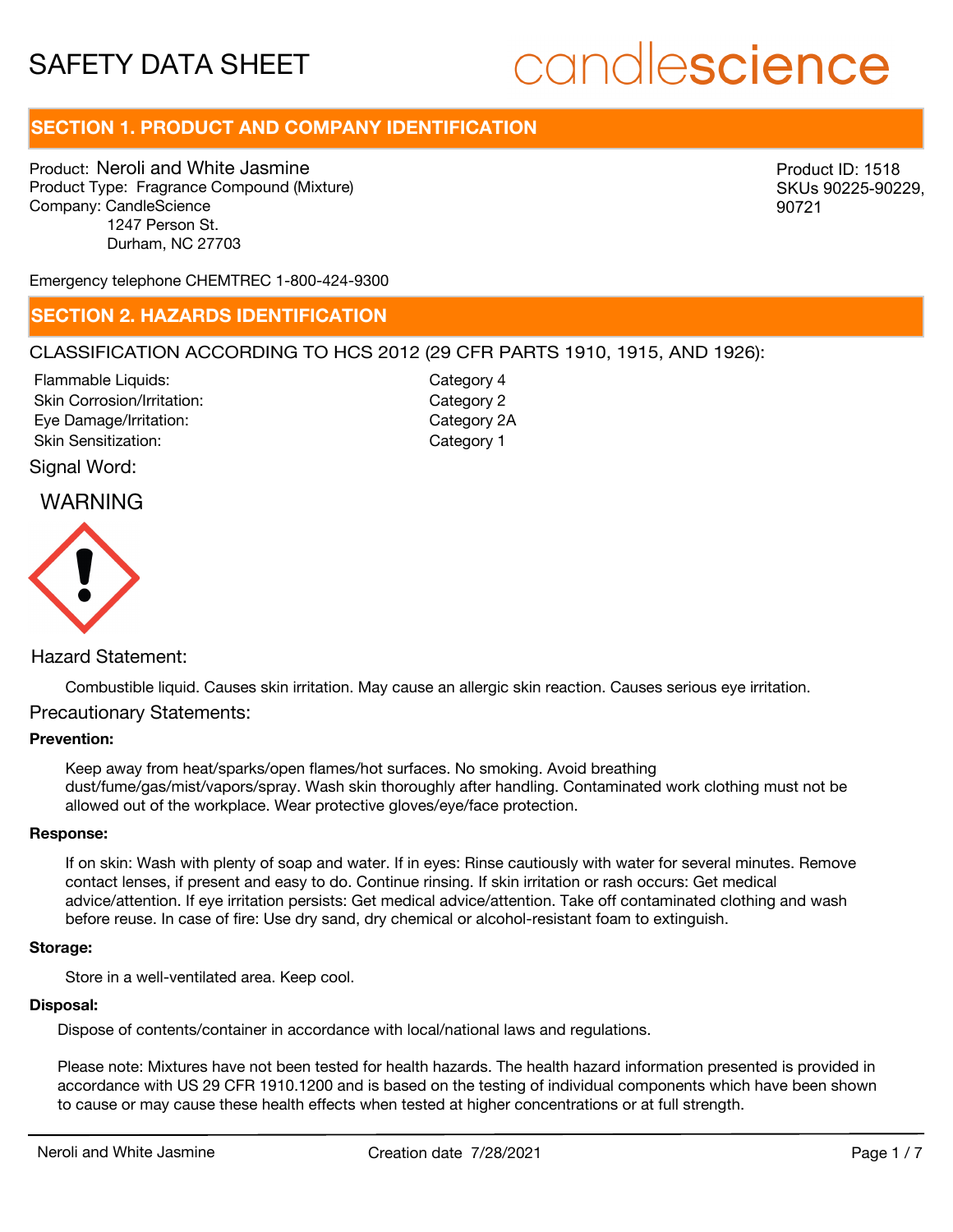# candlescience

## **SECTION 3. COMPOSITION/INFORMATION ON INGREDIENT**

| Hazardous components                                                            | CAS No.        | Weight %   |
|---------------------------------------------------------------------------------|----------------|------------|
| Linalool                                                                        | 78-70-6        | $30 - 50$  |
| Benzyl benzoate                                                                 | 120-51-4       | $10 - 20$  |
| Methyl anthranilate                                                             | 134-20-3       | $1 - 5$    |
| 4-(5,5,6-trimethylbicyclo(2.2.1)hept-2-2yl)cyclohexan-1-ol (and isomers)        | 66068-84-6     | $3 - 5$    |
| Phenethyl alcohol                                                               | $60 - 12 - 8$  | $1 - 5$    |
| Nerol                                                                           | 106-25-2       | $1 - 5$    |
| Terpineol                                                                       | 8000-41-7      | $1 - 5$    |
| Citral                                                                          | 5392-40-5      | $1 - 5$    |
| Geraniol                                                                        | $106 - 24 - 1$ | $1 - 3$    |
| Geranyl acetate                                                                 | 105-87-3       | $1 - 3$    |
| Indole                                                                          | 120-72-9       | $\le$ <1   |
| 2-acetyl-1,2,3,4,5,6,7,8-octahydro-2,3,8,8-tetra-methylnaphtalene (main isomer) | 54464-57-2     | $\le$ <1   |
| 1,3,6-Octatriene, 3,7-Dimethyl                                                  | 13877-91-3     | $\le$ <1   |
| Eucalyptus oil                                                                  | 8000-48-4      | $\leq 0.3$ |
| complex mixture obtained by oxidation of light fractions of patchouli oil       | 1442462-94-3   | $\leq 0.3$ |

## **SECTION 4. FIRST AID MEASURES**

## Inhalation:

Get to fresh air immediately. Consult poison control center or physician if any symptoms develop.

Skin contact:

Rinse immediately with plenty of water for at least 15 minutes. If skin irritation occurs, seek medical advice/attention. Remove contaminated clothing and shoes. Immediately seek medical attention if chemical entered ear canal. When symptoms persist or in all cases of doubt seek medical advice.

Eye contact:

Remove contact lenses. Immediately flush eyes for at least 15 minutes. Get medical attention Ingestion:

Do not induce vomiting unless advised by poison control or physician.

## Most important symptoms:

Causes skin irritation. May cause an allergic reaction. Causes serious eye irritation.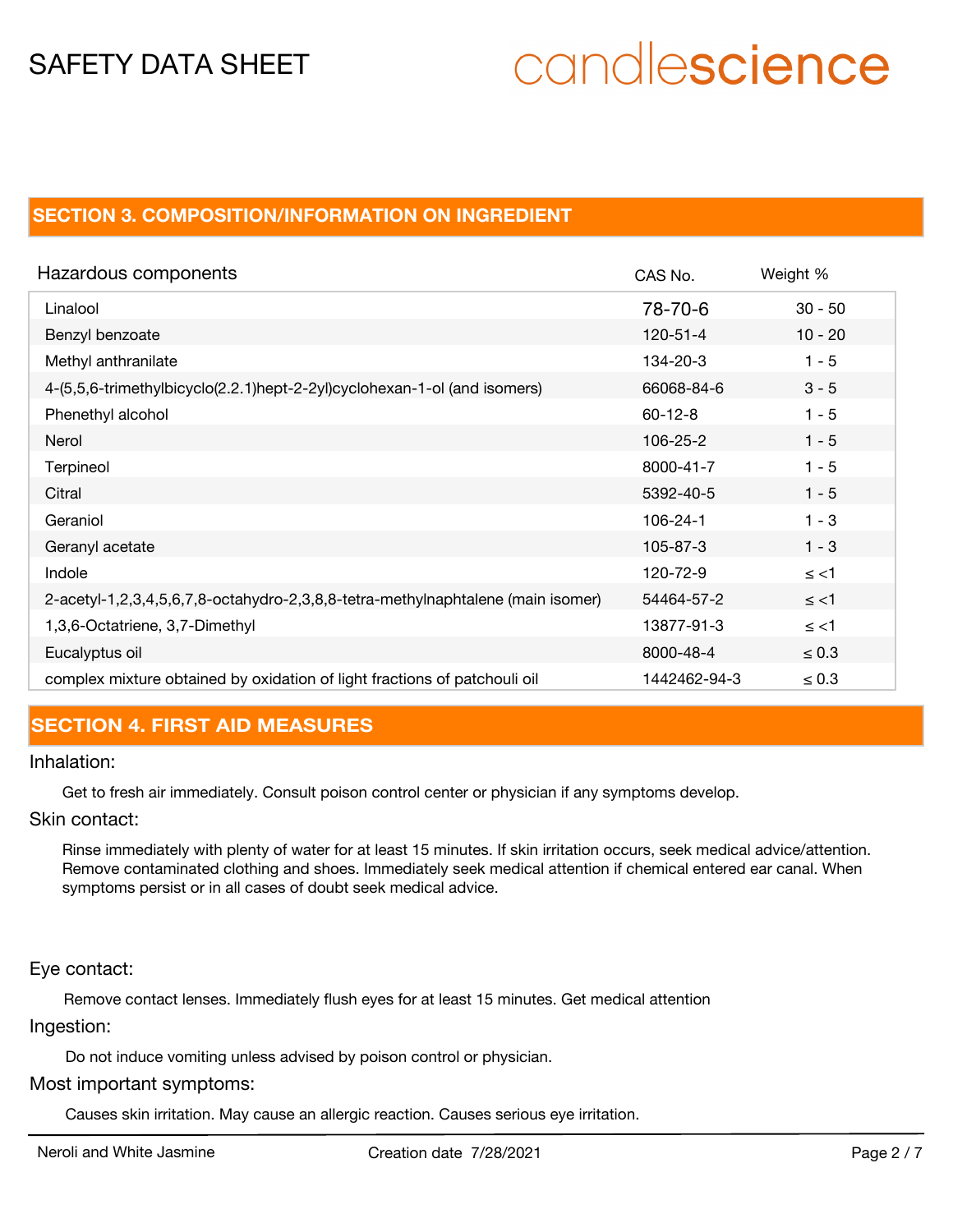# candlescience

## Indication of immediate medical attention:

Treat symptomatically.

## General information:

Consult physician or Poison Control Center.

## **SECTION 5. FIREFIGHTING MEASURES**

## Suitable extinguishing media:

Foam, carbon dioxide, or dry chemical.

## Unsuitable extinguishing media:

Avoid use of water in extinguishing fires.

## Specific hazards:

During fire, gases hazardous to health may be formed. Do not allow run-off from fire fighting to enter drains or water courses.

Special fire fighting procedures:

Wear self-contained breathing apparatus for firefighting. Move containers from fire area if it can be done safely. Use water spray jet to protect personnel and to cool endangered containers.

## **SECTION 6. ACCIDENTAL RELEASE MEASURES**

## Personal precautions, protective equipment and emergency procedures:

Evacuate personnel to safe areas. Remove all sources of ignition. Ensure adequate ventilation. Keep people away from and upwind of spill/leak. Wear appropriate protective equipment and clothing during clean-up.

### Environmental precautions:

Do not allow to enter into soil/subsoil. Do not allow to enter into surface water or drains. Dispose of in accordance with local regulations. Local authorities should be advised if significant spillage cannot be contained.

## Methods and materials for containment and cleaning up:

Soak up with inert absorbent material (e.g. sand, silica gel, vermiculite). Keep in suitable and closed containers for disposal. Clean contaminated floors and objects thoroughly while observing environmental regulations.

## **SECTION 7. HANDLING AND STORAGE**

### Precautions for safe handling:

Avoid contact with skin and eyes. Avoid prolonged inhalation of vapors. Wash hands and other exposed areas with mild soap and water before eating, drinking or smoking and when leaving work. Handle in accordance with good industrial hygiene and safety practices.

Conditions for safe storage, including any incompatibilities:

Store in tightly closed and upright container in a cool, dry, ventilated area. Store away from light, heat, and sources of ignition.

## **SECTION 8. EXPOSURE CONTROLS/PERSONAL PROTECTION**

## Exposure Guidelines:

ACGIH: Geraniol (CAS 106-24-1) TWA 5 ppm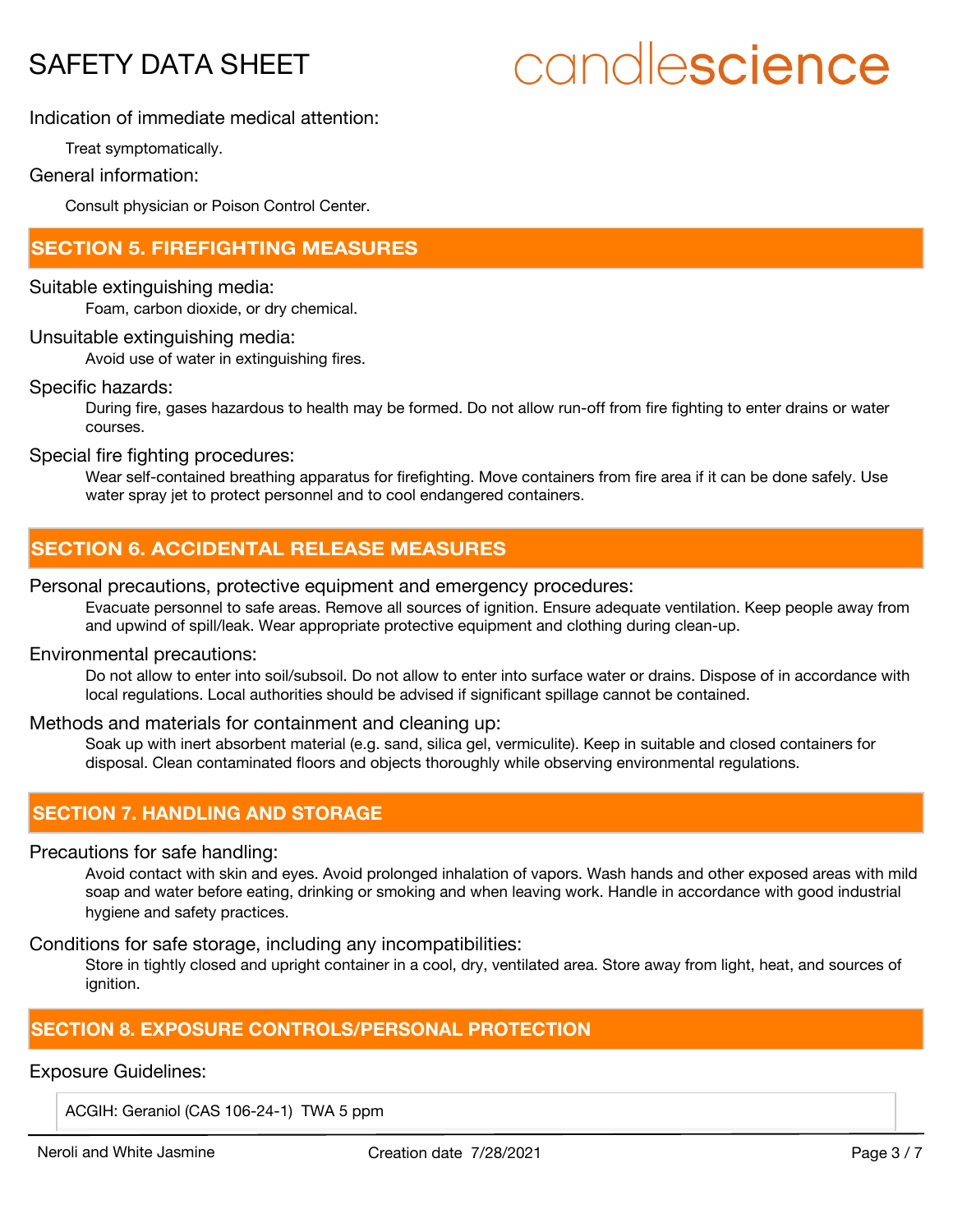# candlescience

ACGIH: Citral (CAS 5392-40-5) TWA 5 ppm

## Appropriate Engineering Controls:

## **Ventilation:**

Use engineering controls to maintain airborne levels below exposure limit requirements or guidelines. If there are no applicable exposure limit requirements or guidelines, use only with adequate ventilation. Local exhaust ventilation may be necessary for some operations.

## Personal Protective Equipment:

#### **Eye protection:**

Ensure that eyewash stations and safety showers are close to the workstation location. Chemical resistant goggles must be worn.

#### **Hand protection:**

Wear chemical resistant gloves suitable for this material as determined by a hazard assessment. Gloves should be discarded and replaced if there is any indication of degradation or chemical breakthrough.

#### **Skin and body protection:**

Wear protective clothing suitable for this material as determined by a hazard assessment.

#### **Respiratory protection:**

Respiratory protection should be worn when workplace exposures exceed exposure limit requirements or guidelines. If there are no applicable exposure limits or guidelines, use an approved respirator where there is a potential for adverse effects, including but not limited to respiratory irritation or odor, where indicated or required by the exposure assessment. Selection of air-purifying or positive-pressure supplied air will depend on the results of the exposure assessment which includes an evaluation of the specific operations and the actual or potential airborne concentrations. The type of cartridge or filter to be used must be selected and approved for the chemical, class, or classes of chemicals likely to be encountered in the workplace. For emergency conditions, use an approved positive-pressure self-contained breathing apparatus.

### **General hygiene considerations:**

Handle in accordance with good industrial hygiene and safety practice. Remove contaminated clothing and protective equipment before entering eating areas. Wash hands before breaks and immediately after handling the product.

## **SECTION 9. PHYSICAL AND CHEMICAL PROPERTIES**

| Appearance:                                   | Liqud                 |
|-----------------------------------------------|-----------------------|
| Color:                                        | Pale yellow to yellow |
| Odor:                                         | N/A                   |
| Odor threshold:                               | N/A                   |
| pH:                                           | N/A                   |
| Melting point:                                | N/A                   |
| Boiling point:                                | N/A                   |
| Flashpoint:                                   | 88 °C<br>190<br>°F    |
| Evaporation Rate (Butyl Acetate $= 1$ ):      | N/A                   |
| Flammability (solid, gas):                    | N/A                   |
| Upper lower flammability or explosive limits: | N/A                   |
| Vapor density (Air=1):                        |                       |
|                                               |                       |

Neroli and White Jasmine The Creation date 7/28/2021 Page 4 / 7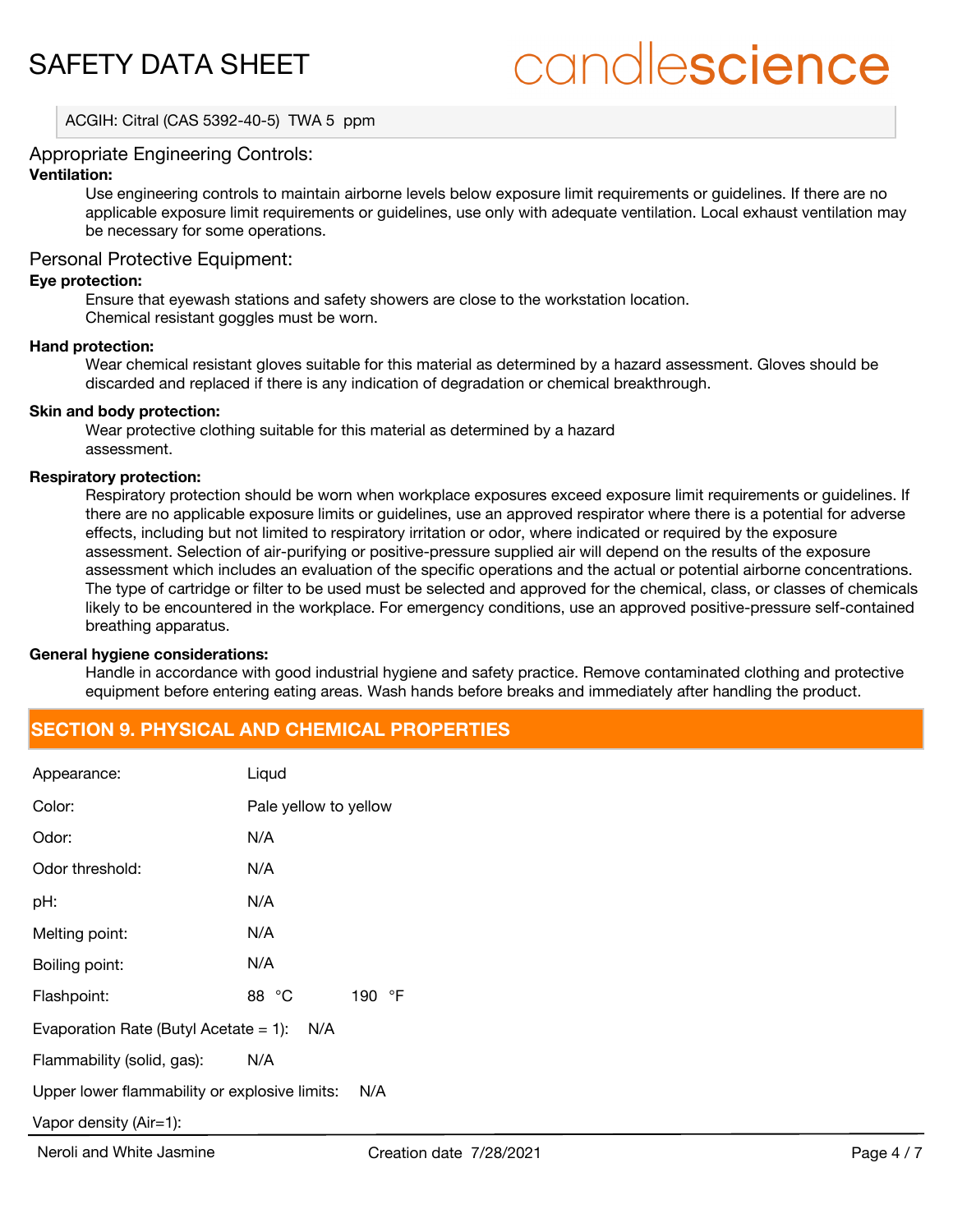## candlescience

| Vapor pressure:                         | 0.0443 hPa at $68^{\circ}$ F (20 $^{\circ}$ C) Calculated (100%) |
|-----------------------------------------|------------------------------------------------------------------|
| Specific gravity (H2O=1):               | 914.35 kg/m3 at 68 $^{\circ}$ F (20 $^{\circ}$ C)                |
| Solubility in water:                    | N/A                                                              |
| Solubility in other solvents:           | N/A                                                              |
| Partition coefficient: n-octanol/water: | N/A                                                              |
| Auto-ignition temperature:              | N/A                                                              |
| Decomposition temperature:              | N/A                                                              |
| Kinematic viscosity:                    | N/A                                                              |
| Dynamic viscosity:                      | N/A                                                              |
| Explosive properties:                   | N/A                                                              |
| Oxidizing properties:                   | N/A                                                              |
| Refractive index:                       | 1 4722 - 1 4822                                                  |

## **SECTION 10. STABILITY AND REACTIVITY**

## **Chemical stability:**

The product is stable and non-reactive under normal conditions of use, storage and transport.

## **Possibility of hazardous reactions:**

Material is stable under normal conditions.

## **Conditions to avoid:**

Heat, flames and sparks. Temperature extremes and direct sunlight.

#### **Incompatible materials:**

Strong oxidizing agents. Strong acids. Strong Bases.

## **Hazardous decomposition products:**

No hazardous decomposition products are known.

## **SECTION 11. TOXICOLOGICAL INFORMATION**

## **Acute oral toxicity:**

2929 mg/kg

## **Acute dermal toxicity:**

>5000 mg/kg

### **Acute inhalation toxicity:**

N/A

### **Skin corrosion/irritation:**

May cause skin irritation and/or dermatitis in susceptible persons.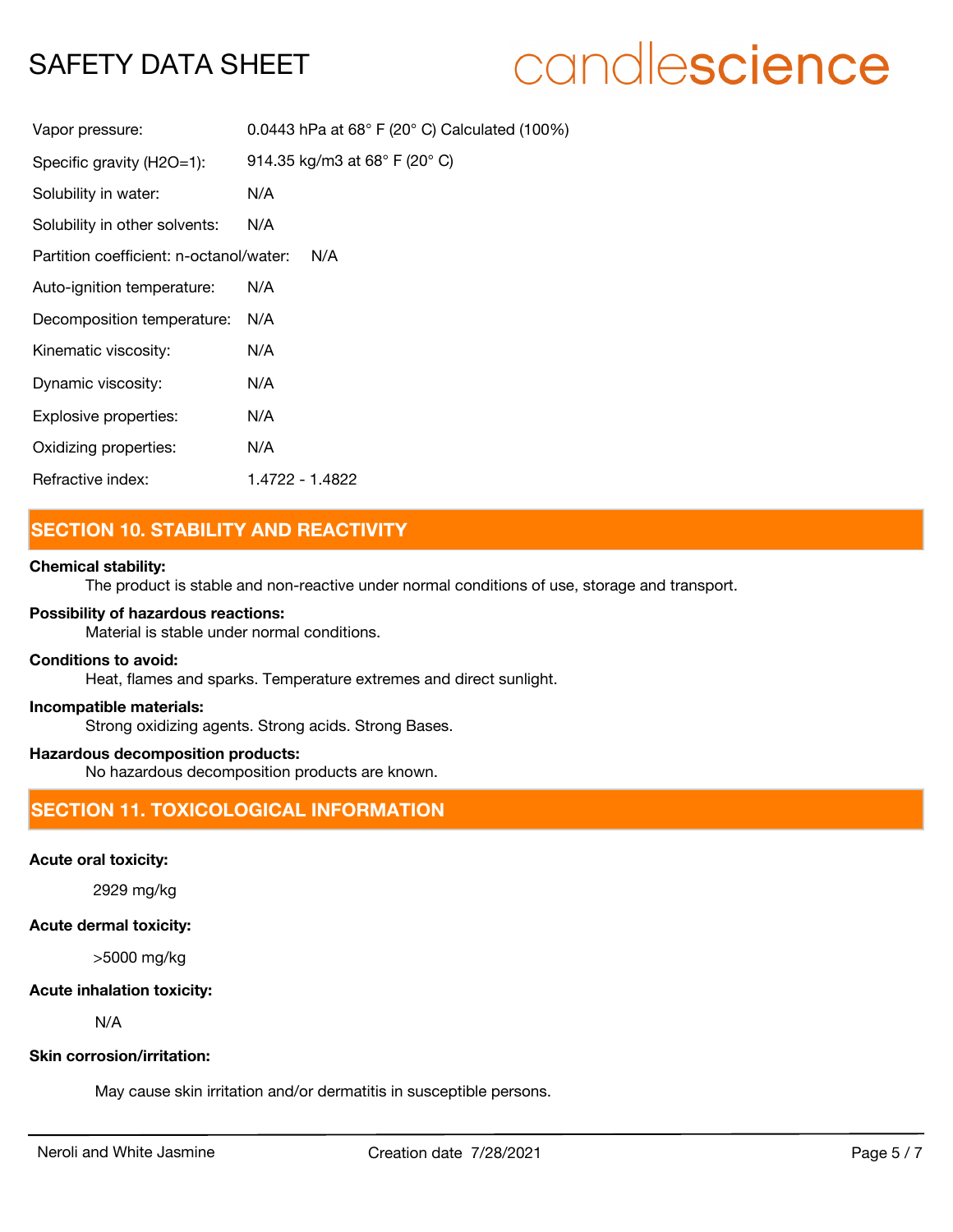# candlescience

#### **Serious eye damage/eye irritation:**

Vapors may cause irritation to the eyes, respiratory system and the skin.

### **Respiratory or skin sensitization:**

Causes Sensitization.

## **Mutagenicity:**

N/A

### **Reproductive toxicity:**

N/A

#### **Carcinogenicity:**

N/A

Please note: Mixtures have not been tested for health hazards. The health hazard information presented is provided in accordance with US 29 CFR 1910.1200 and is based on the testing of individual components which have been shown to cause or may cause these health effects when tested at higher concentrations or at full strength.

## **SECTION 12. ECOLOGICAL INFORMATION**

## **Ecotoxicity:**

N/A

**Persistence and Degradability:**

N/A

## **Bioaccumulation:**

N/A

## **Other Adverse Effects:**

N/A

## **SECTION 13. DISPOSAL CONSIDERATIONS**

#### **Disposal instructions:**

Collect and reclaim or dispose in sealed containers at licensed waste disposal site. Do not allow this material to drain into sewers/water supplies. Do not contaminate ponds, waterways or ditches with chemical or used container. Dispose of contents/container in accordance with local/regional/national/international regulations.

### **Local disposal regulations:**

Dispose in accordance with all applicable regulations.

#### **Hazardous waste code:**

The waste code should be assigned in discussion between the user, the producer and the waste disposal company.

## **Waste from residues/unused products:**

Dispose of in accordance with local regulations. Empty containers or liners may retain some product residues. This material and its container must be disposed of in a safe manner.

### **Contaminated packaging:**

Since emptied containers may retain product residue, follow label warnings even after container is emptied. Empty containers should be taken to an approved waste handling site for recycling or disposal.